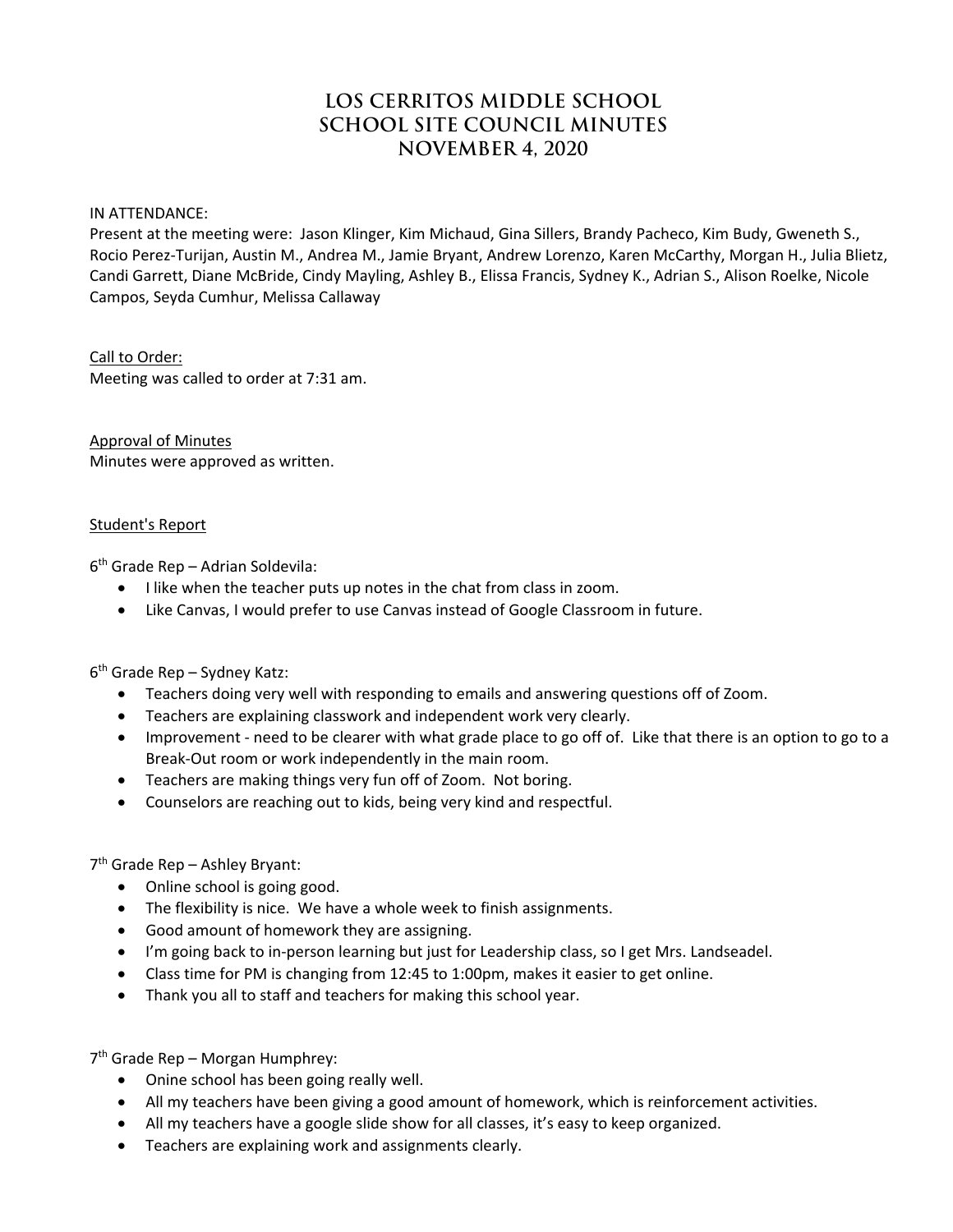- Annoying that one teacher posts on Google Classroom and all others are on Canvas, gets confusing.
- Like the flexibility with online learning.
- Students have to be productive. Time to do other activities too.
- Like online school, but looking forward to going back to school.

8th Grade Rep – Gweneth Snowden:

- Online school is going well.
- I have one teacher using Google Classroom instead of Canvas. My teacher puts 3 different docs for one day of assignments which makes it harder and less convenient.
- Austin and I participating in SDAC (Student DAC). Middle schoolers get to talk about the schedule and give their perspective. I really enjoy speaking up about our concerns. High School student takes our comments to board.
- I'm excited to go back to school. Excited to maybe getting back to normal schedule.
- I like that the Announcements are now put in to Canvas and they don't go away. I see the reminder to check my Gmail.
- Staff and teachers are doing really well.

8th Grade Rep – Austin Maziasz:

- Distance learning is going well.
- Think all teachers should have office hours. Be helpful. Office hours should be required for certain classes.
- Looking forward to going back to school and seeing friends and teachers.
- Questions what will A period PE look like?
- Klinger ‐ Wasn't possible to do double electives. 30‐40% of students have double electives. We had to create an A Synchronous PE class. They will stay remote all year. Nothing will change with those classes. We can't bring 50 students during A period.
- At Student DAC meeting we went over COVID protocols.

Counselor's Report – Karen McCarthy:

- Want to thank students for wonderful reports and mentioning the teachers.
- We are looking forward to seeing students too. Gweneth and Austin congrats on being the voice of LC for SEDAC.
- Continuing with DIS counseling. Special Ed students continuing to schedule appointments for social emotion support, academic support.
- Students and teachers please get the word out that we can only use email to reach students. Please have them check their email.
- Continuing to work on D and F list. Large list this trimester. Students are struggling with distance learning.
- Working with Admin trying to get all set up for students returning. It's really hard with all the details.
- Thank you Mr. Klinger for being so detailed orientated.
- Doing tours for  $6<sup>th</sup>$  graders.
- $\bullet$  Helping Brandy with 6<sup>th</sup> grade tutoring on Weds.
- Trying to balance the Cohorts.
- ELAC meeting this evening.

# DAC Report - Cindy Mayling:

- DAC met on October 13, 2020.
- Please see the attached reports regarding School Choice Committee, and Measure I updates.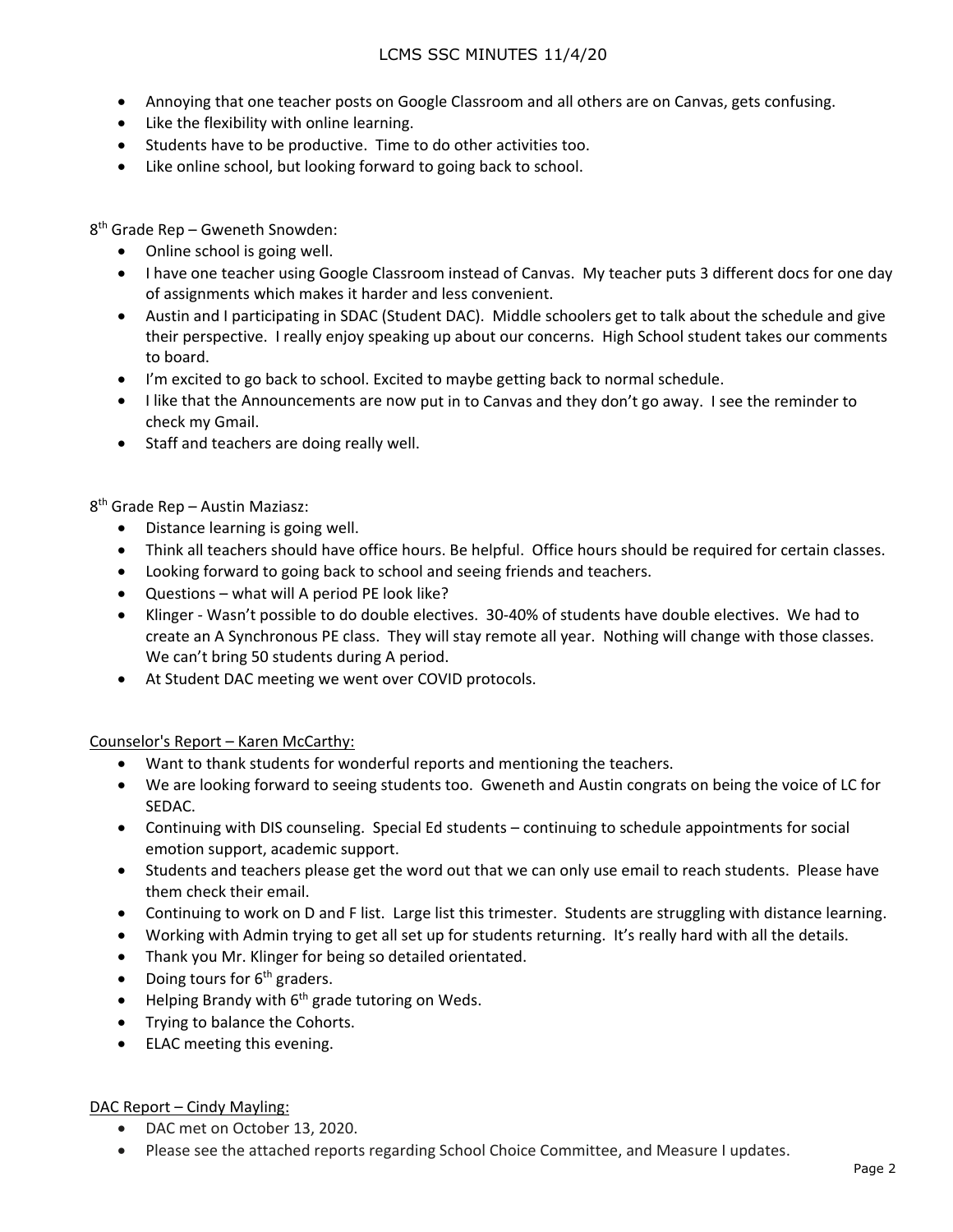- There was a detailed presentation on the Brown Act and how it applies to DAC Meetings and the Green Act which applies to SSC meetings. Power Point is attached below.
- There were updates about Reopen but much of that is now outdated information since the board approval at 10/20 meeting.
	- $\circ$  TK-2<sup>nd</sup> grade to return on 11/9
	- $\circ$  3<sup>rd</sup>-5<sup>th</sup> grade returns on 11/12
	- o Middle School returns on 11/16
	- o High School returns on 1/19
- Next DAC meeting is scheduled for 11/10 at 5pm.
- Jason asked if they mentioned anything about Future Nights? No discussion at all.

# SEDAC Report – Andrea Mettel:

- Future Nights was not mentioned at SEDAC meeting.
- Jason mentioned that we will have a night for our Special Ed students who are transitioning from elementary to middle school. That will occur next week.
- SEDAC Chair spoke wanted us to know about SDAC meetings (Student District Advisory Council). In contact with SDAC reps. Great advocates.
- Small group Special Ed cohorts have begun. Going very well.
- Community reports heard from Conejo Rec and Park's Therapeutic Recreation Unit ‐ their fall/winter schedule is posted.
- New this year on CVUSD website, now there is a SEDAC link. Everything reported on is available through this SEDAC link.
- Independent Living Resource Center announced they hired a deaf advocate. They will work with deaf population.
- TO library offers curbside pickup service, library cards, virtual library, virtual homework help, etc.
- SELPA three important events coming up:
	- o Let Them Thrive "Unlocking the Doors to Academic Success in Remote Learning" 4 part series. Will be on Oct. 13, Nov. 3, Nov. 30 and Dec 8.
	- $\circ$  Facilitated IEP Meeting for parents and caregivers on Nov. 9<sup>th</sup> through SELPA
	- $\circ$  Fall Transition Fair is on Nov. 12<sup>th</sup>.
- Public Comments Rainbow Connection is a huge resource that supports tri-county regional center.
	- $\circ$  They offer support groups, meetings once a month. See website for all the information.
- Shared site successes there is a new playground at Banyan.
- Concerns at some sites ‐ the 30 min speech class do not meet the needs of students.
- Questions being asked to provide supplemental materials online for Remote students.
- Positive comments the small groups returning to campus and everything is going well so far. Much appreciation to teachers and papa pros. Teachers are prepared and engaged.
- Virtual classes have value but not enough as in person.
- Concerns from parents of students who are remaining remote want to make sure their students are not left behind when students return to campus.
- Twilight tutoring program started with support to Special Ed students.
- Special Ed lunch program at NPHS that is going well.
- Sparkles and Unified Sports are meeting via zoom every week.
- Post-secondary is getting a new name.
- At TOHS autism classroom to practice life skills and independent living is now in Home Ec room.
- Asst. Superintendent did a big presentation on tutoring, the Twilight Academies, the supports and the consultations that are available to all kids ‐ underutilized program, wanted to push
- Update COVID school schedules and new protocols.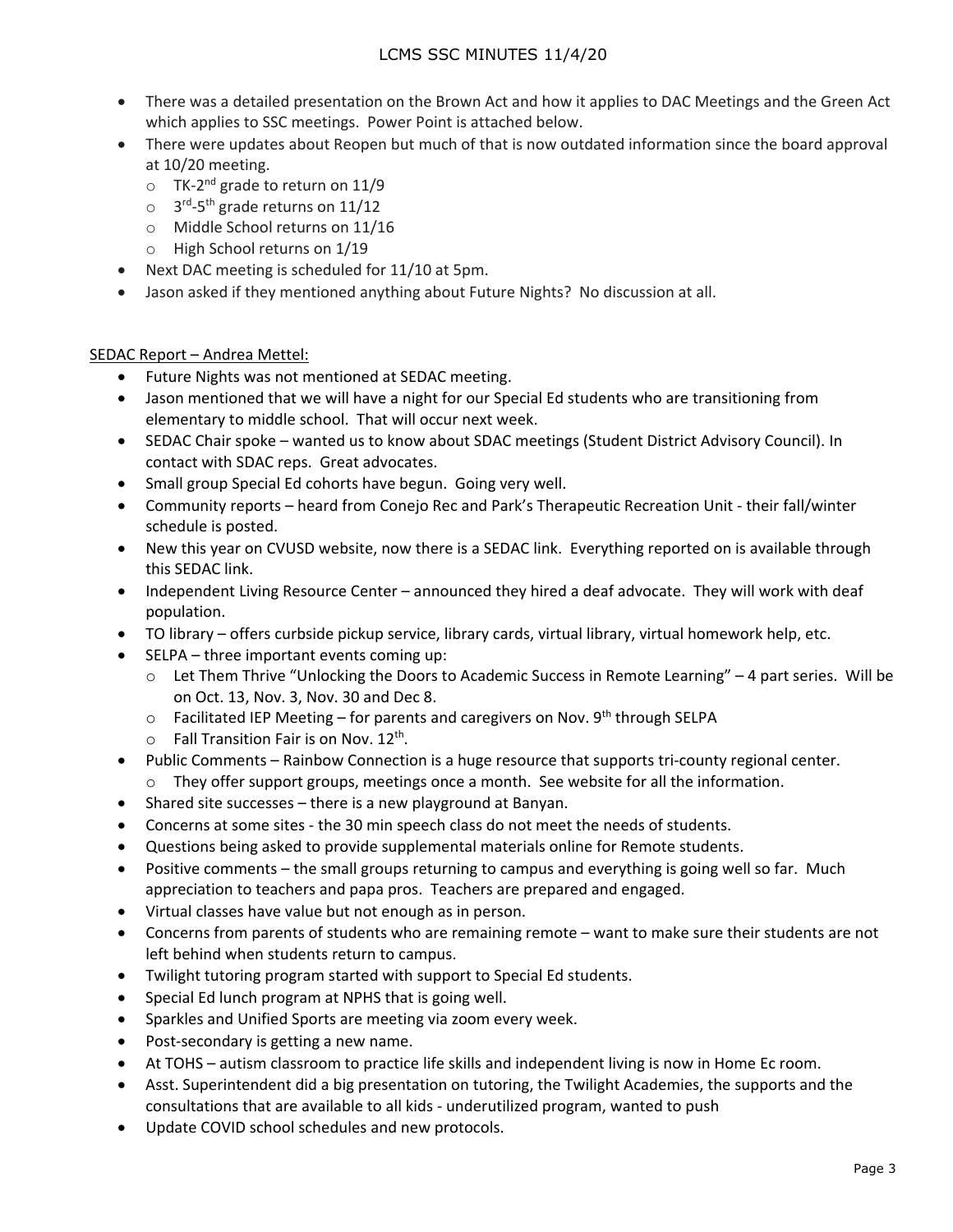GATE Report – Julia Blietz:

- $\bullet$  LCMS GATE virtual parent meeting took place on October 28<sup>th</sup> with Kim Michaud and Kelsey Bartlett. The presentation from the meeting was provided to all the parents via e‐mail afterwards (for those who couldn't attend).
- We distributed the opt-in form to LCMS GATE parents a couple of weeks ago and have received 47 responses to date.
- GATE parents have received September and October GATE DAC newsletters via e-mail from Kim Michaud.
- Next GATE DAC meeting is this coming Friday.

# ELAC/DELAC Report – Rocio Perez‐Turijan:

- DELAC meeting it was October 27th.
- Gary Bradbury (Safety and Risk Management Director) talked about School Reopen Safety Guidelines.
- Dr. Deborah Martinez talked about:
	- o Small group/cohorts return to school update.
	- o Intervention learning loss for English learnings.
- Next meeting will be December 17th.
- Next ELAC meeting will be today November 4th at 6pm.

### PSTA Report – Mellissa Callaway:

- Campus Enhancements have begun and several donated plants (from L&L Supply Co.) have been planted and being watered by your PTSA president Susan Medhurst!!
	- $\circ$  PTSA is looking forward to completing planters in courtyard between jungle hall and portables per Mr. Klinger's request. Trying to keep project rolling to Welcome Back our Leopards.
- School Cents program partnership with the Oaks Mall still collecting receipts so please earn points for our school by downloading your receipts.
	- o Another way to earn points for Los Cerritos is through Amazon Smile and also through box tops.
	- $\circ$  We have a SC meeting tomorrow to discuss upcoming holiday incentives so be on the lookout for new School Cents flier in newsletter, on social media, and PTSA site-coming soon! Keep your receipts, and download to earn points for our school.
- Reflections Megan Turner reported that all the art entries are now hanging at LC. There 36 entries from 18 individuals were received across all categories except dance.
- LCMS PTSA Virtual 5K Leopard Prowl registration is now open to all!
	- $\circ$  The event will take place 11/20-11/29 (during Thanksgiving break) your way (walk, run, bike, prowl) Your Day! Find link to register on LCMS social media sites, LCMS newsletter, and PTSA Website.
	- o We encourage all teachers and students, their families near and far to register. \$20.00 reg. fee. (5.00 t‐ shirt optional for local participants ‐ planning a pick up date/times‐TBD).
	- o Help spread the word to family, friends, and neighbors. We encourage you to share your link and build your team!
	- o Show your school spirit and help fundraise for LCMS. Look out for Our Leopard who is training hard!!! Post your times on the site!
	- o Asked students best way to reach kids to tell them about this event Gwen suggested gmail, Morgan said she uses Announcements. Students don't have Facebook. Melissa said she could send a link directly through email for students.
	- o Kim said she can promote on students Canvas pages.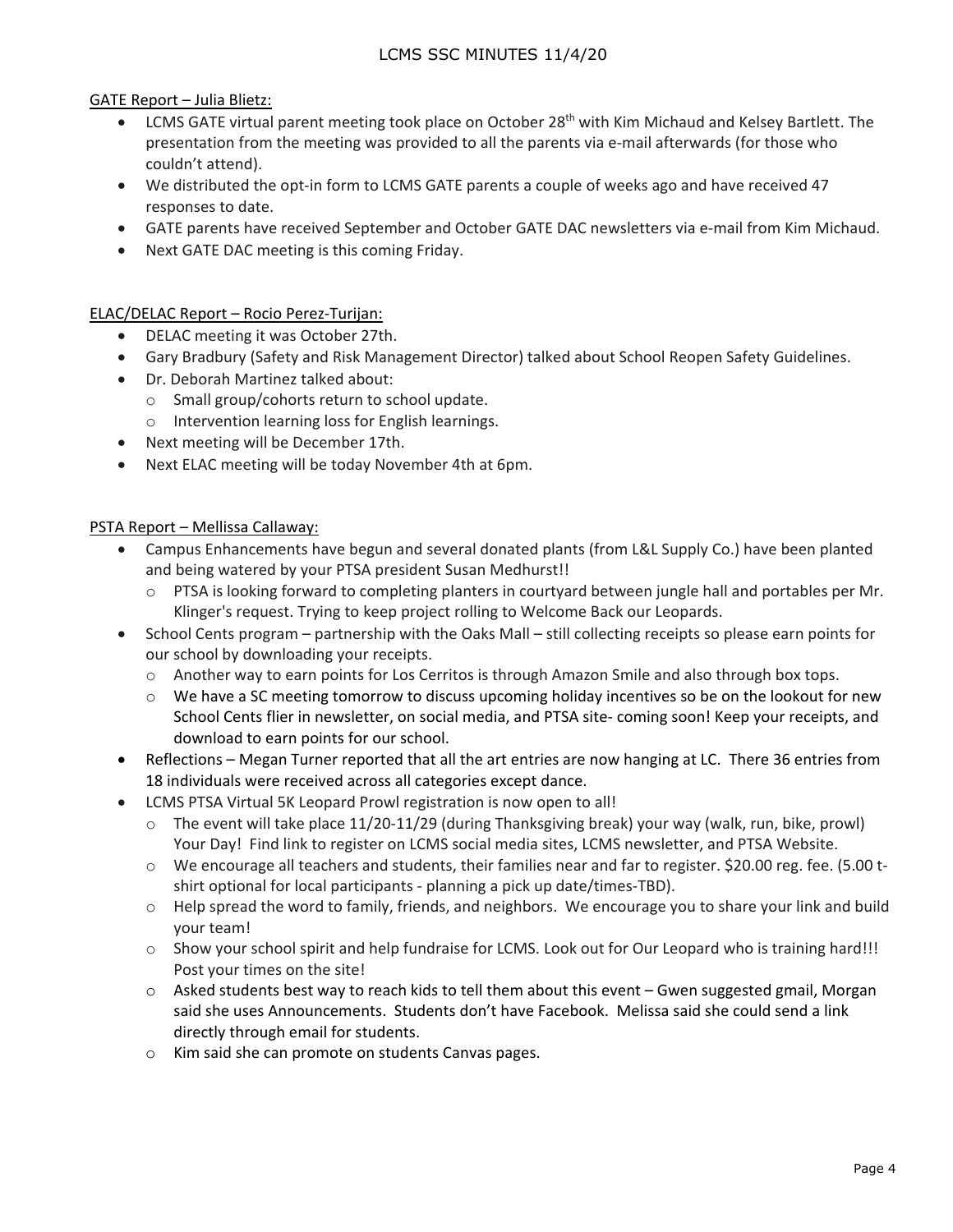Boys & Girls Club Report – Andrew Lorenzo:

- Thank all Counselors and teachers for reaching out to students we have here at the club.
- We have K-8 here, working with all different schools and all different schedules
- Excited for kids to come back to school some kids can do it and some can't.
- At the Club we will have more spaces open so Counselors/Teachers contact us if you have students that are interested. Currently have afternoon first come first served, we are trying to fill up here.

# Principal's Report – Jason Klinger:

- Appreciate the positive comments to our teachers. They are working really hard.
- Working with teachers to transition to Canvas from Google Classroom.
- Office hours understand the concern. Unfortunately our teacher's schedules are longer without a break. I cannot mandate office hours, some do. As we transition back to school hopefully there will be time to talk to teachers.
- Appreciate Austin and Gweneth participating in Student DAC the most articulate person is Addy Craig who is the Student DAC representative. She was a Leopard and we are proud of her she has come a long way.
- Busy preparing for students to return. Mrs. Pacheco is the best master scheduler! Figuring out classes and cohorts. She set up EL cohorts – had the most EL participation. And Mrs. Michaud is Canvas expert.
- The BOE has approved our schedule to return last night. Students will be on campus during normal cohort hours except Wednesday. Combined cohorts in the morning.
- Want to minimize how much time teacher are out for meetings so meetings are on Wednesdays.
- Hallways have arrows and directional signs. Classes in portables, they will have to get in building and do a rotation to get to classrooms. No shortcuts.
- All of interior classrooms got a HEPA filter air scrubbers. Clean the air up to 99%.
- Lunch area labeled all lunch benches where kids can sit. 3 kids per table.
- Challenge to keep all kids apart. Hands‐off policy here, now we have a distancing policy.
- Entrance areas, students will be screened in 2 entry areas (Tennis court gate and Gym gate). Ask questions, got paws to where they stand.
- Worse clustering will be at light crossing the street. Some paws showed up at cross walk. Will have 2 lines one for those going to Vons and one going to the park. I will be standing there making sure they do that.
- Each class has a designated restroom. Trying to control numbers of kids accessing bathrooms.
- Have a detailed cleaning procedure. Takes custodian 10 minutes to clean classrooms. Doing every single day.
- Student will be told where to exit school. They will exit through the closest gate to their last class.
- Health evaluation room if student does not feel well. So those students will go to Evaluation Room. Campus supervisor will escort student to room then Health Clerk will put on PPE and will go evaluate the student. Any Covid symptoms show, students will be sent home.
- If you go home, how do you come back wait 10 days, get Covid test and show negative, or doctor note saying no Covid and need to be symptom free for 24 hours.
- Looking for clarifications if student calls in sick. As well as teachers, staff and admin.
- Elissa do you want to touch on blended kids when they are stuck at home. We do not want to disrupt student schedules. We will hopefully get more info at principals meeting tomorrow.
- Gweneth what will WEB look like?
	- $\circ$  Mrs. Michaud- new 6<sup>th</sup> graders planning tours. Didn't want to have 8<sup>th</sup> graders deal with specifics so staff member and 2 web leaders will take around no more than 10 students at a time. Finalizing tour schedule. We will meet in front of schools, go thru gym, lunch tables, two groups will split off, one will go to portables, and other half go see  $6<sup>th</sup>$  grade classes, then flip flop. Show main office, health office and library. PE and blacktop area – where to meet.  $8<sup>th</sup>$  graders can answering questions, talk up teachers and activities. Sign up genius has went out. Still getting people signing up. Go thru classrooms, meet at lunch tables, then walk up to front of school.